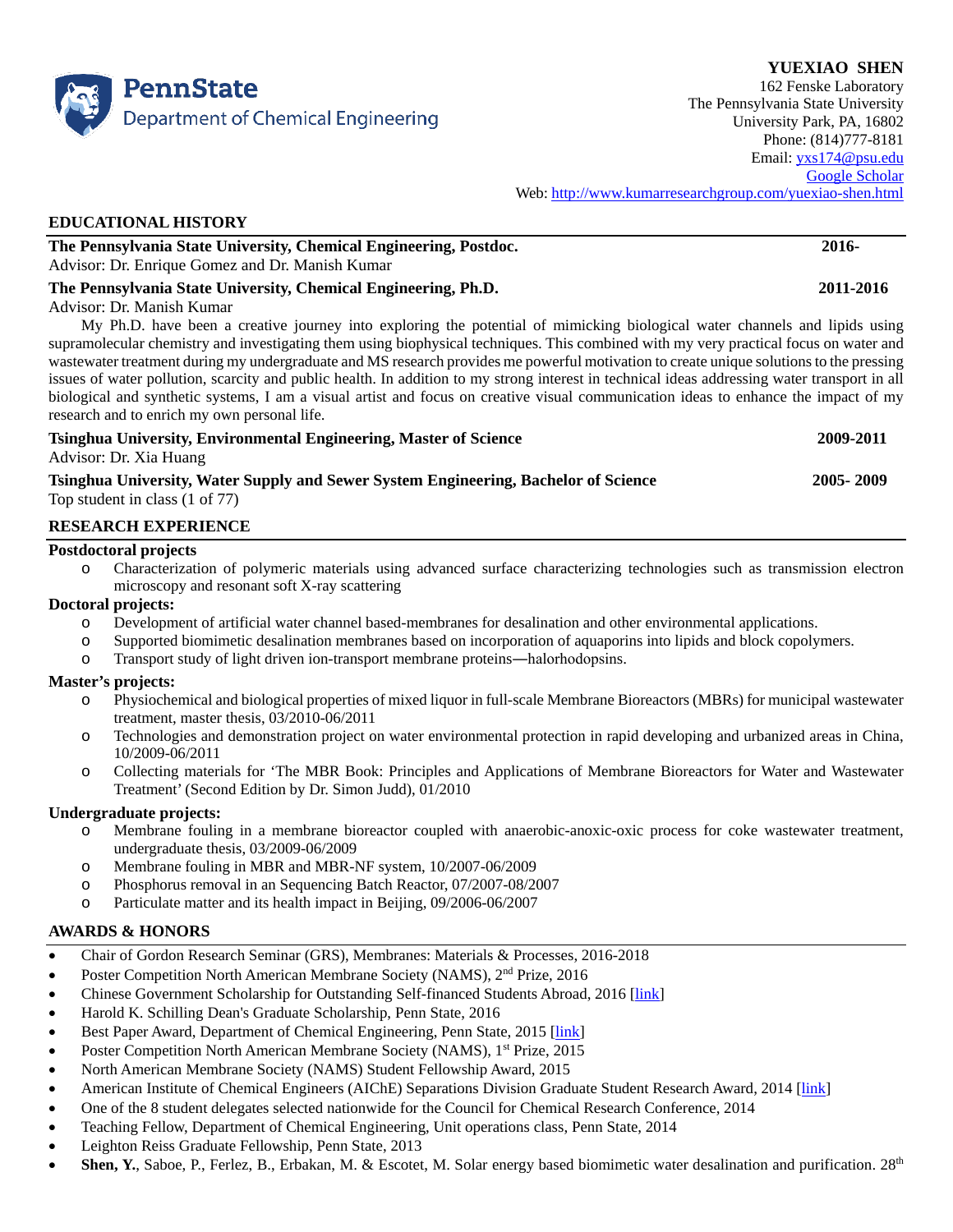Annual Graduate Exhibition at Penn State. 2nd Prize, 2013

- **Shen, Y.**, Saboe, P., Ferlez, B., Erbakan, M. & Escotet, M. Solar energy based biomimetic water desalination and purification. Dow Sustainability Innovation Challenge. 2<sup>nd</sup> Prize at Penn State, 2012 [\[link\]](http://www.dow.com/sustainability/studentchallenge/pdf/2012_Runner_Up_Profile_Penn_State.pdf)
- Larson Aquatic Research Support Doctoral Scholarship, American Water Works Association, 2012
- The First-Class Scholarship of Tsinghua-Meishang International Scholarship, 2010
- Excellent undergraduate student, Tsinghua University, 2009
- Excellent undergraduate thesis, Tsinghua University, 2009
- Member of youngsters' scientific and technological innovation plan in Tsinghua University, 2008-2009
- National Scholarship, China, 2007 and 2008
- Gold Medal of Practical Investigation Contest in Tsinghua University with the project "Survey on the energy efficiency of buildings in Beijing" , 2007
- The First-Class Scholarship of Tsinghua-POSCO Scholarship, 2006

### **PUBLICATIONS**

### **First author publications**

- 1. **Shen, Y.** et al. Fabrication of a lamellar block copolymer membrane with highly permeable artificial channels. (in preparation)
- 2. **Shen, Y.** et al. Highly permeable artificial water channels in block copolymer membranes. (in preparation)
- 3. **Shen, Y.** et al. OmpF two-dimensional crystals as filtration materials. (in preparation)
- 4. **Shen, Y.**, Sun, Y., Yang, Y., Zhou, J. & Huang, X. Functional gene diversity of microbial communities in 10 large-scale membrane bioreactors for municipal wastewater treatment in China. *ISME. J.* (in preparation)
- 5. Sun, Y., **Shen, Y.**, Liang, P., Zhou, J., Yang, Y. & Huang, X. Multiple antibiotic resistance genes distribution in ten large-scale membrane bioreactors for municipal wastewater treatment. *Bioresour. Technol.* 222, 100-106, (2016). [\[link,](http://www.sciencedirect.com/science/article/pii/S0960852416313840) **co-first author**]
- 6. Licsandru, E., Kocsis, I., **Shen, Y.**, Murail S., Legrand, Y., Lee, A., Tsai, D., Baaden M., Kumar, M. & Barboiu, M. Salt excluding artificial water channels reveal enhanced dipolar water and proton translocation. *J. Am. Chem. Soc.* 138, 5403-5409, (2016). [\[link,](http://pubs.acs.org/doi/abs/10.1021/jacs.6b01811)  **co-first author**]
- 7. **Shen, Y.**, Si, W., Erbakan, M., Decker, K., Zorzi, R., Saboe, P., Kang, Y., Majd, S., Butler, P., Walz, T., Aksimentiev, A., Hou, J. & Kumar, M. Highly permeable artificial water channels that can self-assemble into two-dimensional arrays. *Proc. Natl. Acad. Sci. U.S.A.* 112, 9810-9815, (2015). [*link, [Penn State news](http://news.psu.edu/story/363981/2015/07/31/research/self-assembling-biomimetic-membranes-may-aid-water-filtration)* and other science websites]
- 8. **Shen, Y.**, Saboe, P., Sines, I., Erbakan, M. & Kumar, M. Biomimetic membranes: A review. *J. Membr. Sci.* 454, 359-381 (2014). [link, one of the most downloaded *J. Membr. Sci.* articles]
- 9. Sun, Y., **Shen, Y.**, Liang, P., Zhou, J., Yang, Y. & Huang, X. Linkages between microbial functional potential and wastewater constituents in large-scale membrane bioreactors for municipal wastewater treatment. *Water Res.* 56, 162-171 (2014). [\[link,](http://www.sciencedirect.com/science/article/pii/S0043135414001894) **co-first author**]
- 10. **Shen, Y.**, Xiao, K., Liang, P., Ma, Y. & Huang, X. Improvement on Modified Lowry Method against Interference by divalent cations for soluble protein measurement in wastewater systems. *Appl. Microbiol. Biotechnol*. 97, 4167-4178 (2013). [\[link\]](http://link.springer.com/article/10.1007/s00253-013-4783-3)
- 11. **Shen, Y.**, Xiao, K., Liang, P., Sun, J., Sai, S. & Huang, X. Characterization of soluble microbial products in 10 large-scale membrane bioreactors for municipal wastewater treatment in China. *J. Membr. Sci.* 415–416, 336-345 (2012). [\[link\]](http://www.sciencedirect.com/science/article/pii/S037673881200381X)
- 12. **Shen, Y.**, Zhao, W., Xiao, K. & Huang, X. A systematic insight into fouling propensity of soluble microbial products in membrane bioreactors based on hydrophobic interaction and size exclusion. *J. Membr. Sci.* 346, 187-193 (2010). [\[link\]](http://www.sciencedirect.com/science/article/pii/S0376738809006978)
- 13. **Shen, Y.**, Wang, Li., Mo, Y., Huang, X. & Wen, X. State of the art of membrane bioreactors. *China Water and Wastewater* 26 (12), 22-27 (2010). (in Chinese)
- 14. **Shen, Y.**, Wang, Li., Mo, Y., Huang, X. & Wen, X. State of the art of membrane fouling and membrane materials. *China Water and Wastewater* 26 (14), 22-27 (2010). (in Chinese)
- 15. **Shen, Y.**, Wang, Li., Mo, Y., Huang, X. & Wen, X. State of the art of microfiltration, ultrafiltration, nanofiltration and reverse osmosis technologies. *China Water and Wastewater* 26 (22), 1-6 (2010). (in Chinese)

### **Co-author publications**

- 16. Xiao, K., **Shen, Y.**, Liang, P. & Huang, X. Synergistic effect of membrane and foulant properties on fouling evolution and irreversibility during microfiltration of soluble microbial products. *Environ. Sci. Technol.* (in preparation)
- 17. Mo, Y., Zhao, X. & **Shen, Y.** Cation-dependent structural instability of graphene oxide membranes and its effect on membrane separation performance. *Desalination*. 399, 40-46, (2016). [\[link\]](http://www.sciencedirect.com/science/article/pii/S0011916416303393)
- 18. Xiao, K., Sun, J., **Shen, Y.**, Liang, S., Liang, Peng. & Huang, X. Fluorescent properties of dissolved organic matter as functions of hydrophobicity and molecular weight? Case studies from two membrane reactors and an oxidation ditch. *RSC Adv.* 6, 24050-24059, (2016). [\[link\]](http://pubs.rsc.org/en/content/articlelanding/2016/ra/c5ra23167a%23!divAbstract)
- 19. Sun, J., Xiao, K., Yan, X., Liang, P., **Shen, Y.**, Zhu, N. & Huang, X. Membrane bioreactor vs. oxidation ditch: full-scale long-term performance related with mixed liquor seasonal characteristics. *Process Biochem.* 50, 2224-2233, (2015)*.* [\[link\]](http://www.sciencedirect.com/science/article/pii/S1359511315300775)
- 20. Grzelakowski, M., Cherenet, M., **Shen, Y.** and Kumar, M. A framework for accurate evaluation of the promise of aquaporin based biomimetic membranes. *J. Membr. Sci.* 479, 223-231 (2015). [\[link\]](http://www.sciencedirect.com/science/article/pii/S0376738815000393)
- 21. Xiao, K., **Shen, Y.**, Liang, S., Liang, P., Wang, X., & Huang, X. A systematic analysis of fouling evolution and irreversibility behaviors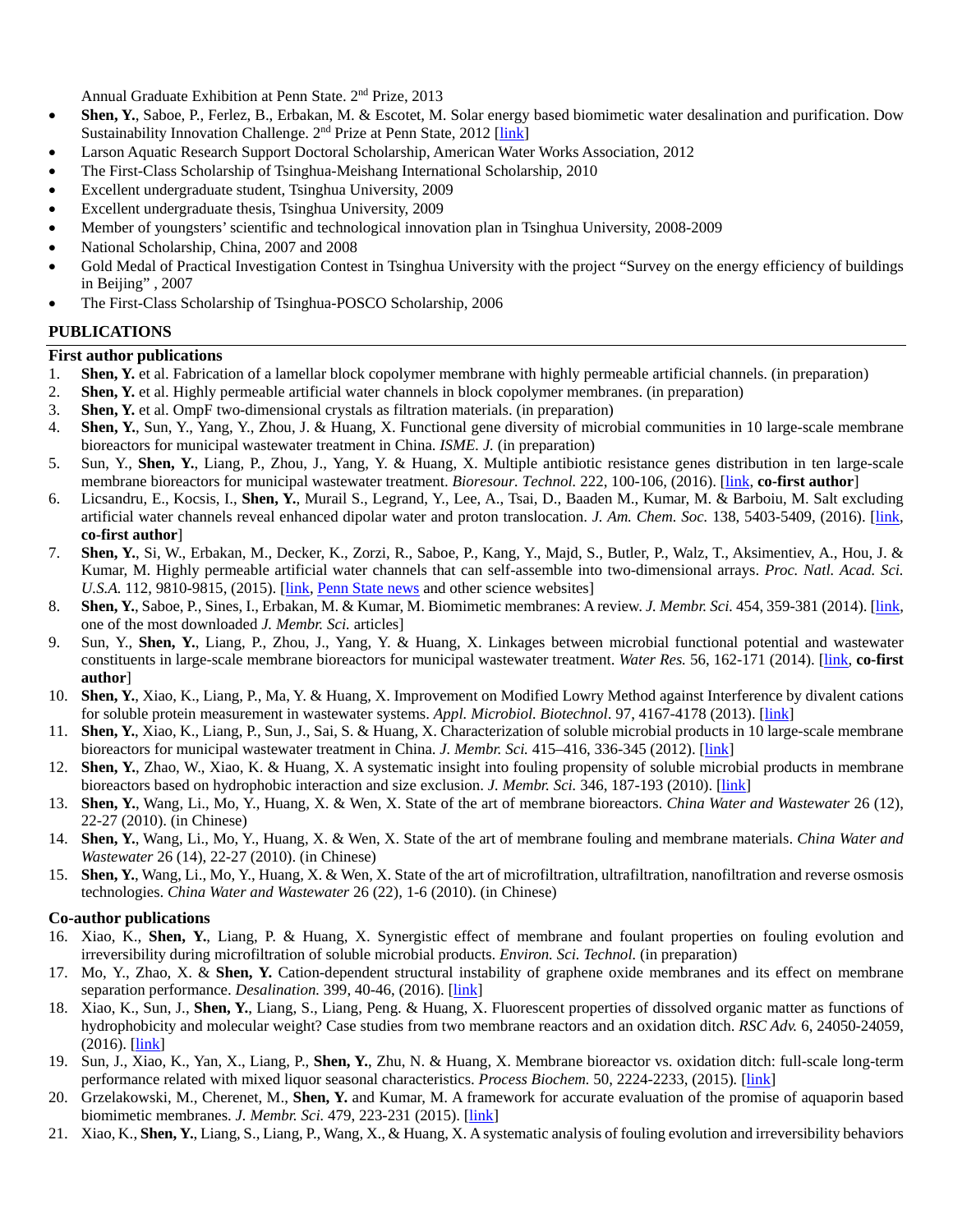of MBR supernatant hydrophilic/hydrophobic fractions during microfiltration. *J. Membr. Sci.* 467, 206-216 (2014). [\[link\]](http://www.sciencedirect.com/science/article/pii/S0376738814004062)

- 22. Erbakan, M., **Shen, Y.**, Grzelakowski, M., Butler, P., Kumar, M, Curtis, W. Molecular Cloning, Overexpression and Characterization of a Novel Water Channel Protein from *Rhodobacter sphaeroides*, *Plos One*. 9, e86830 (2014). [\[link\]](http://www.plosone.org/article/info%3Adoi%2F10.1371%2Fjournal.pone.0086830%23pone-0086830-g006)
- 23. Kaufman, Y., Grinberg, S., Linder, C., Heldman, E., Gilron, J., **Shen, Y.**, Kumar, M., Lammertink, R. & Freger, V. Towards supported bolaamphiphile membranes for water filtration: Roles of lipid and substrate. *J. Membr. Sci.* 457, 50-61 (2014). [\[link\]](http://www.sciencedirect.com/science/article/pii/S0376738814000490)
- 24. Sun, J., Xiao, K., Mo Y., Liang, P., **Shen, Y.**, Zhu, N. & Huang, X. Seasonal characteristics of supernatant organics and its effect on membrane fouling in a full-scale membrane bioreactor. *J. Membr. Sci.* 453, 168-174 (2014). [\[link\]](http://www.sciencedirect.com/science/article/pii/S0376738813008867)
- 25. Kumar, M., Habel, J., **Shen, Y.**, Meier, W.P. & Walz, T. High-density reconstitution of functional water channels into vesicular and planar block copolymer membranes. *J. Am. Chem. Soc.* 134, 18631-18637 (2012). [\[link\]](http://pubs.acs.org/doi/abs/10.1021/ja304721r?mi=uli2s0&af=R&pageSize=20&searchText=nan3)
- 26. Xiao, K., **Shen, Y.** & Huang, X. An analytical model for membrane fouling evolution associated with gel layer growth during constant pressure stirred dead-end filtration. *J. Membr. Sci.* 427, 139-149 (2013). [\[link\]](http://www.sciencedirect.com/science/article/pii/S0376738812007338)
- 27. Kumar, M., **Shen, Y.** & Saboe P. Biological and biomimetic membranes. In *Encyclopedia of Membrane Science and Technology*, Eds. V. Tarabara and E. Hoek, Wiley Interscience. [\[link\]](http://onlinelibrary.wiley.com/doi/10.1002/9781118522318.emst051/abstract;jsessionid=F81731316525289A0F1A66CCA22EED40.f02t03?deniedAccessCustomisedMessage=&userIsAuthenticated=false)
- 28. Mo, Y., Xiao, K., **Shen, Y.** & Huang, X. A new perspective on the effect of complexation between calcium and alginate on fouling during nanofiltration. *Sep. Purif. Technol.* 82, 121-127 (2011). [*link*]
- 29. Huang, X., Xiao, K. & **Shen, Y.** Recent advances in membrane bioreactor technology for wastewater treatment in China. *Front. Environ. Sci. Eng. China* 4, 245-271 (2010). [\[link\]](http://link.springer.com/article/10.1007%2Fs11783-010-0240-z?LI=true)
- 30. Zhao, W., **Shen, Y.**, Xiao, K. & Huang, X. Fouling characteristics in a membrane bioreactor coupled with anaerobic–anoxic–oxic process for coke wastewater treatment. *Bioresour. Technol.* 101, 3876-3883 (2010). [\[link\]](http://www.sciencedirect.com/science/article/pii/S0960852410000647)
- 31. Zhao, W., Huang, X., Lee, D., Wang, X. & **Shen, Y.** Use of submerged anaerobic–anoxic–oxic membrane bioreactor to treat highly toxic coke wastewater with complete sludge retention. *J. Membr. Sci.* 330, 57-64 (2009). [\[link\]](http://www.sciencedirect.com/science/article/pii/S0376738808010788)

### **INVITED PRESENTATIONS**

- 1. **Shen, Y.**, Ren, T. & Kumar, M. Highly permeable artificial water channels in block copolymer membranes. Membranes: Materials & Processes, Gordon Research Conference, New London, NH, August 2016 (One of the 11 student or postdoc delegates selected nationwide)
- 2. **Shen, Y.**, Licsandru, E., Barboiu, M. & Kumar, M. Functional reconstitution and characterization of artificial proton channels.  $25<sup>th</sup>$ Annual North American Membrane Society Meeting, Boston, MA, June 2015. (Awards section)
- 3. **Shen, Y.**, Erbakan, M., Decker, K., Aksimentiev, A., Hou, J. & Kumar, M. Artificial Water Channels―Can they reach the performance of biological channels? Membranes: Materials & Processes, Gordon Research Seminar, New London, NH, July 2014.
- 4. **Shen, Y.**, Erbakan, M., Hou, J. & Kumar, M. Single Molecule Transport Characterization of a High Permeable Artificial Water Channel. Council for Chemical Research Annual Meeting, Alexandria, VA, May 2014. (One of the 8 student delegates selected nationwide)

### **CONFERENCE PRESENTATIONS AND POSTERS**

- **Shen, Y.**, Ren, T. & Kumar, M. Highly permeable artificial water channels in block copolymer membranes. 26<sup>th</sup> Annual North American Membrane Society Meeting, Bellevue, WA, May 2016. (talk and poster)
- 2. **Shen, Y.**, et al. Artificial Channels—Can they reach the performance of biological channels? 51<sup>st</sup> AEESP Anniversary Conference, New Haven, CT, June 2015. (poster)
- 3. **Shen, Y.**, et al. Artificial Channels―Can they reach the performance of biological channels? 25th Annual North American Membrane Society Meeting, Boston, MA, June 2015. (talk and poster)
- 4. **Shen, Y.**, Erbakan, M., Decker, K., Aksimentiev, A., Hou, J. & Kumar, M. Artificial Water Channels―Can they reach the performance of biological channels? 2014 Annual AICHE conference, Atlanta, GA, November 2014. (talk)
- 5. **Shen, Y.**, Erbakan, M., Decker, K., Aksimentiev, A., Hou, J. & Kumar, M. Artificial Water Channels―Can they reach the performance of biological channels? Membranes: Materials & Processes, Gordon Research Conference and Seminar, New London, NH, July 2014. (talk and poster)
- 6. **Shen, Y.**, Erbakan, M., Decker, K., Aksimentiev, A., Hou, J. & Kumar, M. Artificial Water Channels―Can they reach the performance of biological channels? 24th Annual North American Membrane Society Meeting, Houston, TX, July 2014. (talk and poster)
- 7. Feroz, H., **Shen, Y.**, Ferlez, B., Golbeck, J. & Kumar, M. Light driven ion pumps for desalination. 24th Annual North American Membrane Society Meeting, Houston, TX, July 2014. (poster)
- 8. **Shen, Y.**, Sines, I., Licsandru, E., Barboiu, M. & Kumar, M. Functional reconstitution and characterization of artificial water channels for desalination. 246<sup>th</sup> ACS National Meeting & Exposition, Indianapolis, IN, September 2013. (talk)
- 9. **Shen, Y.**, Licsandru, E., Barboiu, M. & Kumar, M. Functional reconstitution and characterization of artificial water channels for desalination. 50<sup>th</sup> AEESP Anniversary Conference, Golden, CO, July 2013. (poster)
- 10. **Shen, Y.**, Licsandru, E., Barboiu, M. & Kumar, M. Functional reconstitution and characterization of artificial water channels for desalination. 23rd Annual North American Membrane Society Meeting, Boise, ID, July 2013. (poster)
- 11. Feroz, H., **Shen, Y.**, Ferlez, B., Golbeck, J. & Kumar, M. Light driven desalination membranes. 23rd Annual North American Membrane Society Meeting, Boise, ID, July 2013. (poster)